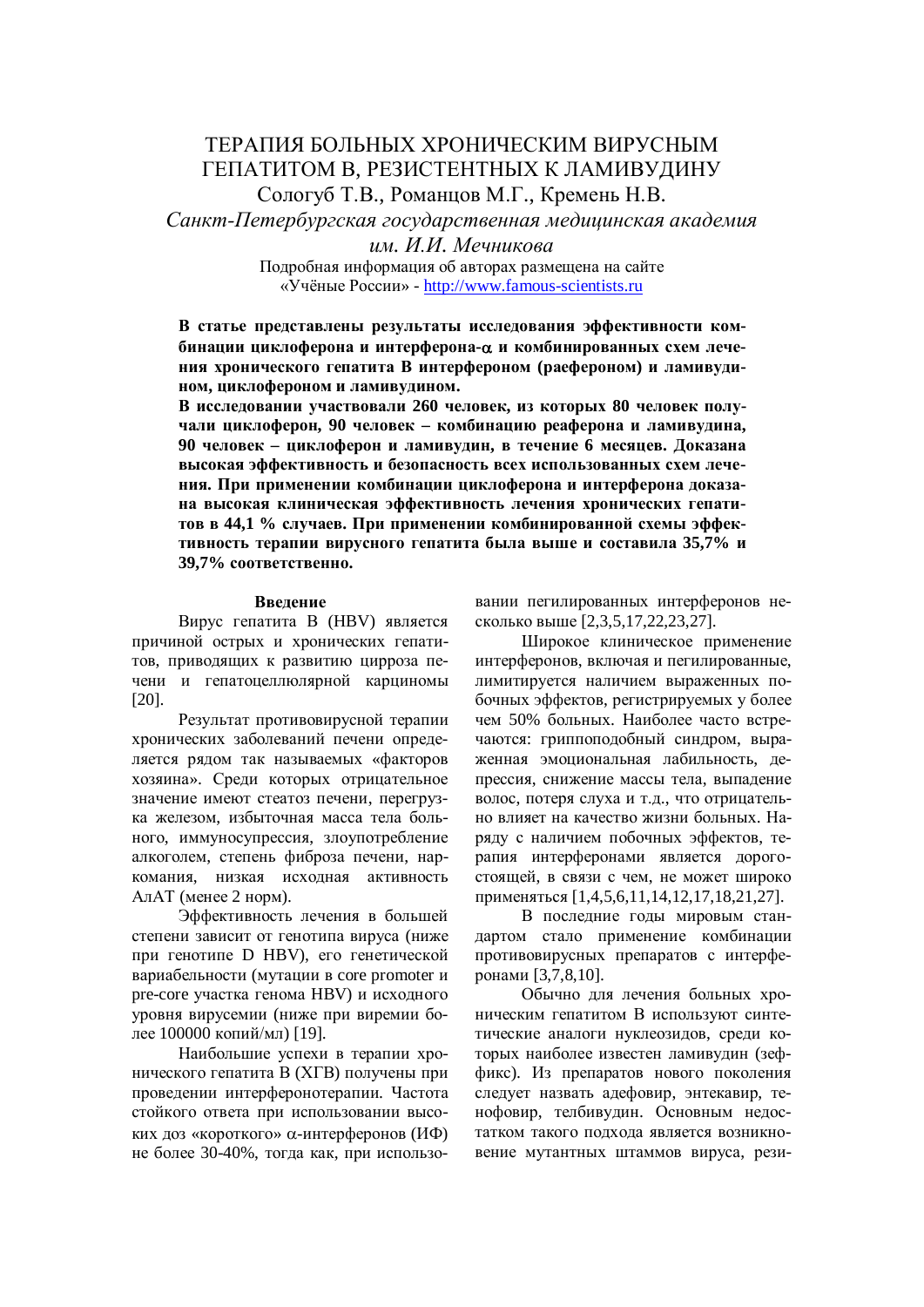стентных к названным химиопрепаратам [13,15,25,28].

Новым вариантом комбинированной терапии ХГВ является применение препаратов, модулирующих Т-клеточный иммунитет. Показано успешное применение αинтерферона с тимозином [9,15,16,24].

Другой перспективной схемой терапии XГВ может быть комбинация αинтерферона с интерфероногеном (циклофероном), позволяющая поддерживать **по**стоянную эффективную концентрацию интерферонов в крови [26]. Важно подчеркнуть, что помимо интерферониндуцирующего и иммуномодулирующего, обнаружено и прямое противовирусное действие циклоферона [29].

В целом, основным путем повышения эффективности терапии пациентов с XГВ, является комбинированная терапия, включающая синтетические аналоги нуклеозидов, интерфероны и иммуномодуляторы, которая позволяет преодолеть резистентность к ламивудину и снизить частоту регистрации нежелательных и побочных явлений.

**Цель исследования:** сравнительное изучение эффективности и переносимости комбинированной противовирусной терапии, больных ХГВ, не ответивших на 24 недельный курс ламивудина.

### Материалы и методы исследования

В протокол лечения включены 260 больных с верифицированным диагнозом хронического гепатита В, не ответивших на стандартный 24-нелельный курс лечения ламивудином.

Комбинированную терапию назначали при наличии минимальной или умеренной активности трансаминаз (уровень АлАТ, превышал норму не более чем в 1,5-2 раза) и фазы репликации вируса (выявление ДНК НВV в сыворотке крови методом ПЦР). Полный курс лечения был завершен у 206 пациентов (93,6%).

Комплексное обследование включало клинический осмотр больного, ультразвуковое исследование органов брюшной полости и щитовидной железы, ЭКГ, клинические анализы крови и мочи, биохимическое исследование крови и исследование крови на специфические маркеры вирусɧɵɯɝɟɩɚɬɢɬɨɜ (HBsAg, HBeAg, HBcorAB, HBsAB, HbeAb) с использованием метода иммуноферментного анализа. Проводилось молекулярно-биологическое исследование крови на детекцию DNA HBV с использованием качественной полимеразной цепной реакции (ПЦР) для обычных и «мутантных» штаммов YMDD. В качестве праймеров использовали наборы фирмы InterMedLabservis, а также свободного тироксина, тиреотропного гормона и антител к тиреопероксидазе.

Для терапии XГ В, сформированы три группы пациентов: 1-ая группа больных, получавших циклоферон с ламивудином; 2-ая группа пациентов – интерферон- $\alpha$  с ламивудином. 3-я группа больных –  $\alpha$ интерферон с циклофероном. Рандомизация пациентов проводилась с применением «метода конвертов».

В соответствии с рандомизацией, больные хроническим гепатитом В, разделились на три группы: 1 группа больных (90 чел.) для лечения использовался препарат циклоферон внутримышечно 12,5% 1 раз в сутки из расчета 5-8 мг/кг веса (у пациента с весом до 50 кг 2,0 мл на введение, более 60 кг 4,0 мл на ввеление) лва дня подряд, а затем 3 раза в неделю (в понедельник, среду, пятницу) и ламивудин перорально из расчета 3 мг/кг веса, но не более 100 мг в сутки, ежедневно, длительность курса 24 недели.

 $2$  группа больных (90 чел.) - получали α-интерферон (реаферон) внутримышечно из расчета 3 млн. МЕ на м 2 тела, но не более 6 млн. МЕ 1 раз в сутки 3 раза в неделю (в понедельник, среду и пятницу) и ламивудин перорально из расчета 3 мг/кг веса, но не более  $100$  мг в сутки, ежелневно, длительность курса 24 недели.

Больные 3 группы (80 чел.) получали α-интерферон (реаферон) внутримышечно из расчета 3 млн. МЕ на м 2 тела, но не более 6 млн. МЕ 1 раз в сутки 3 раза в неделю (в понедельник, среду и пятницу) и циклоферон 12,5% внутримышечно из расчета 5-8 мг/кг веса (у пациента с весом до 50 кг 2,0 мл на введение, более 60 кг 4,0 мл на введение) два дня подряд, а затем 3 раза в неделю (в понедельник, среду, пятницу).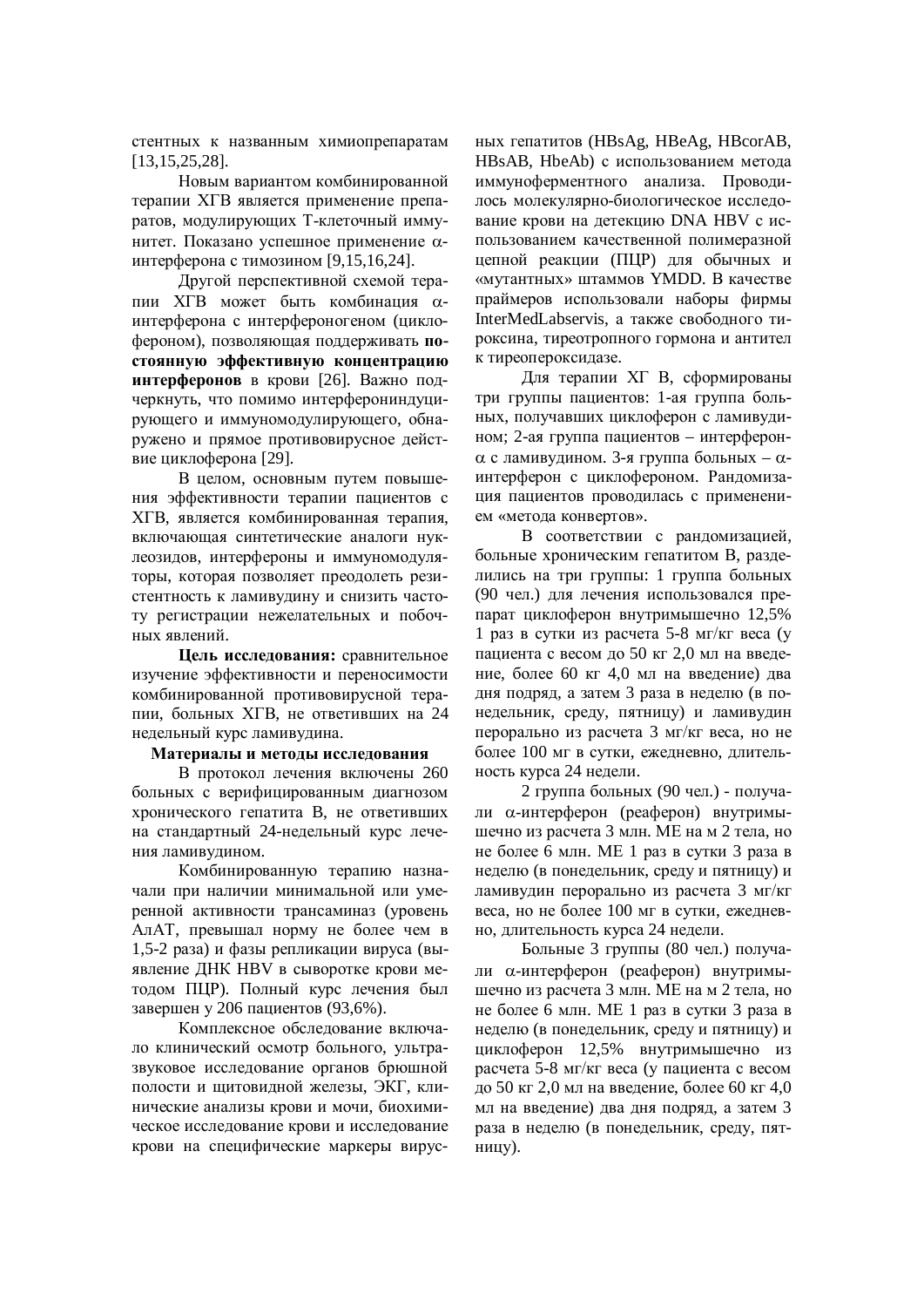При необходимости больные получали гепатопротекторы (эссливер форте, карсил, лив-52), спазмолитики (нош-па, никошпан), ферменты (мезим-форте, фестал, панкреатин, креон, панцитрат), при запорах – лактусан, дюфалак.

#### Результаты исследования

Среди наблюдаемых больных 140 мужчин и 120 женщин в возрасте от 20 до 40 лет (средний возраст 34,6±0,8 лет). Средняя масса тела составила  $79.2 \pm 12.8$ (от 53 до 127) кг. Давность инфицирования, которую определяли от момента появления хотя бы одного фактора риска или перенесенного острого гепатита В составила от 6 месяцев до 5 лет (табл. 1).

| Показатели                              | 1 группа больных | 2 группа больных | $3 - a$ группа<br>больных |
|-----------------------------------------|------------------|------------------|---------------------------|
| Количество пациентов,<br>чел            | 90               | 90               | 80                        |
| Мужчины, чел.                           | 62               | 55               | 23                        |
| Азиаты,%                                | 37,7%            | 42,2%            | 40%                       |
| Европейцы,%                             | 62,3%            | 57,8%            | 60%                       |
| Средний возраст, лет                    | $31,4\pm 2,3$    | $34,0{\pm}2,5$   | $35,7{\pm}2,8$            |
| Масса тела, кг                          | $82,6 \pm 12,9$  | $76,9{\pm}9,9$   | $78,1 \pm 10,1$           |
| Исходная активность<br>$A\pi AT$ (Ед/Л) | $64,8{\pm}3,0$   | $66,7{\pm}4,9$   | $78,0,3{\pm}2,7$          |

**Таблина 1. Характеристика наблюлаемых больных** 

Ведущими синдромами у больных, страдающих ХГВ, (табл. 2) были астеновегетативный: (нарушение сна, утомляемость, потливость, снижение аппетита, эмоциональная лабильность), регистрируемый в 62-68% случаев. Диспептический (тошнота, отрыжка, чувство распирания, боли в эпигастрии и правом подреберье, запор и/или понос), выявляемый в 44-50% случаев. Эти симптомы обусловлены не только поражением печени, но и желчевыводящих путей и гастродуоденальной зоны. Однако самым частым клиническим проявлением было увеличение печени в 85-87% случаев (табл. 2). Печень выступала на 2-5 см из-под реберной дуги. Увеличение селезенки отмечалось не всегла. "Малые" печеночные знаки (телеангиэктазии, пальмарная эритема и др.) регистрировались лишь у части больных.

Таблица 2. Клиническая симптоматика наблюдаемых больных

| Симптомы/частота выяв- | 1-я группа | $2 - a$ группа | $3 - a$ группа |
|------------------------|------------|----------------|----------------|
| ления в%               | больных    | больных        | больных        |
|                        | $n = 84$   | $n == 78$      | $n=68$         |
| Диспептический         | 45,2       | 50,0           | 44,1           |
| Астеновегетативный     | 66,6       | 67.9           | 61,7           |
| Гепатомегалия          | 86,9       | 84,6           | 85,2           |
| Спленомегалия          | 28,5       | 29,4           | 29,4           |
| Иктеричность кожи и    | 25,0       | 20,5           | 23,5           |
| склер                  |            |                |                |

Гиперферментемия регистрировалась у 42% больных и не превышала норму более чем в 1,5-2 раза, что соответствовало минимальной активности трансаминаз, у остальных больных, уровень АЛаТ и АСаТ не превышал норму. В ряде случаев отмечалась билирубинемия, ее уровень превышал норму не более чем в 2 раза, у части больных наблюдалось повышение уровня билирубина за счет неконъюгированной фракции. У пациентов определялась репликация вируса:  $[(\text{JHK HBV } (+)],$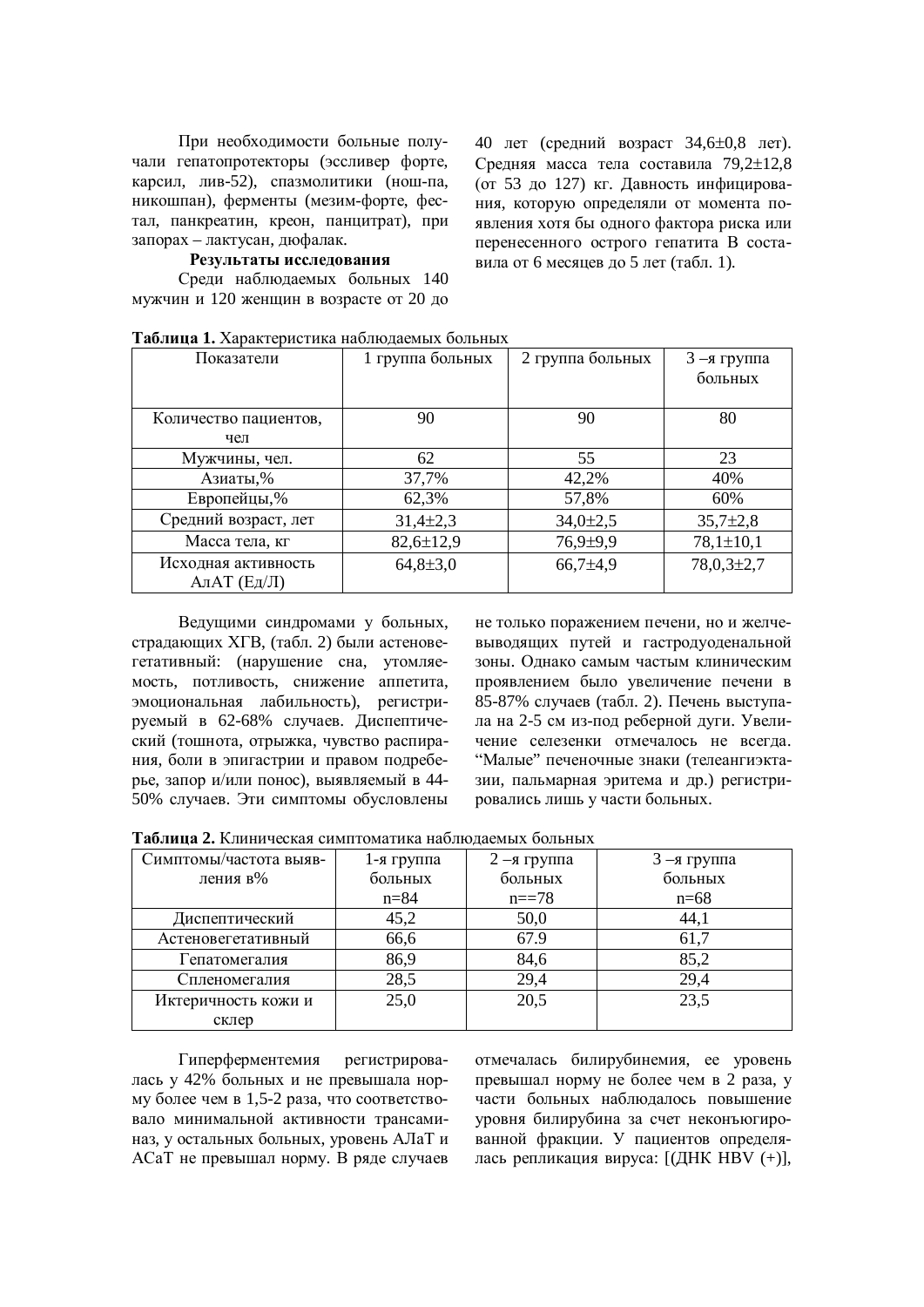а также маркеры выявлены вирусного гепатита В  $[HBsAg (+)$ ,  $HBeAg (+)$ ,  $HBCorAB(+)$ ]. Лиспротеинемия с гипергаммаглобулинемией была невыраженной, отмечалась у 15-18% больных.

По полу, возрасту (табл. 1), условиям питания, быта и трудовой деятельности, а также по месту проживания, группы наблюдаемых больных были однородны. Больные отрицали другие заболевания печени, а также не имели клинически манифестирующей сопутствующей соматической патологии.

# **Ответ на противовирусную терапию**

Эффективность лечения оценивалась у 84 человек 1-ой группы, у 78 – второй группы и у 68 человек третьей группы (не учитывались результаты лечения больных с длительностью терапии менее 3-х месяцев). Стабильным ответом на противовирусное лечение больных XГВ считали нормализацию АлАТ, в случае регистрации первоначально гиперферментемии, и элиминацию вируса (отрицательная реакция ДНК HBV) через 24 недели комбинированной терапии.

Наблюдение за больными показало, что 57,7% больных, получавших терапию циклофероном и ламивудином, а так же 76,4% больных, лечившиеся интерфероном + циклофероном, обращали внимание на значительное субъективное улучшение самочувствия (повышение работоспособности и исчезновение слабости).

Пациенты, получавшие реаферон + ламивудин, субъективно оценивали терапию негативно (53,3% больных предъявляли жалобы, отмечали ухудшение самочувствия и снижение работоспособности), а всего лишь 22,2% больных, оценивали свое состояние здоровья как не изменившееся.

Показатели шитолиза и холестаза достоверно улучшались вне зависимости от используемого препарата, что свидетельствовало об уменьшении интенсивности синдрома цитолиза. Исключение составляли один больной из второй и два больных из третьей группы, у которых сохранялась гиперферментемия до конца терапии. Однако при обследовании больных через 6 месяцев после окончания терапии, нами зарегистрированы биохимические рецидивы у трех человек 1-ой группы, у двух второй группы и у четырех третьей группы. Таким образом, любой вариант комбинированной противовирусной терапии приводил к обратному развитию синдрома цитолиза у всех пациентов, имеющих гиперферментемию, перед началом проведения курса лечения.

| Формы ремиссии | 1 группа больных,  | 2 группа больных   | 3 группа больных,  |
|----------------|--------------------|--------------------|--------------------|
|                | (n=84), получавшие | (n=78), получавшие | (n=68), получавшие |
|                | циклоферон         | реаферон           | интерферон         |
|                | +ламивудин         | +ламивудин         | +циклоферон        |
| Стабильная     | 47.6               | 50,0               | 58,8               |
| Длительная     | 35,7               | 39,7               | 44,1               |

**Таблица 3.** Эффективность терапии (в%) больных ХГВ противовирусными препаратами

У больных, лечившихся интерфероном + циклоферон, полная ремиссия получена у 58,8% больных с сохранением ее до конца курса терапии. Кроме того, еще у 4 пациентов (5,8%) имела место неполная ремиссия, с отсутствием в сыворотке кро**ви НВеАg при наличии высоких титров** HbeAb, но сохранением ЛНК НВV (табл. 3). В то же время, через 6 месяцев после окончания лечения, у 10 пациентов (14,7%) возобновилась вирусологическая активность процесса с сохранением нормальных показателей АлАТ, при этом у 6 пациентов, отсутствовал в сыворотке крови НВеАg, сохранялись HbeAb, но выявлялась DNA HBV, а у 4-х оставшихся отмечалось появление и HBeAg и DNA HBV.

Вирусологический ответ (снижение ДНК НВV до неопределяемых цифр), после курса терапии ламивулином с циклофероном был ниже, в сравнении с применением ламивудина и реаферона (составив 47,6%, против 50,0%), а ремиссия сохраня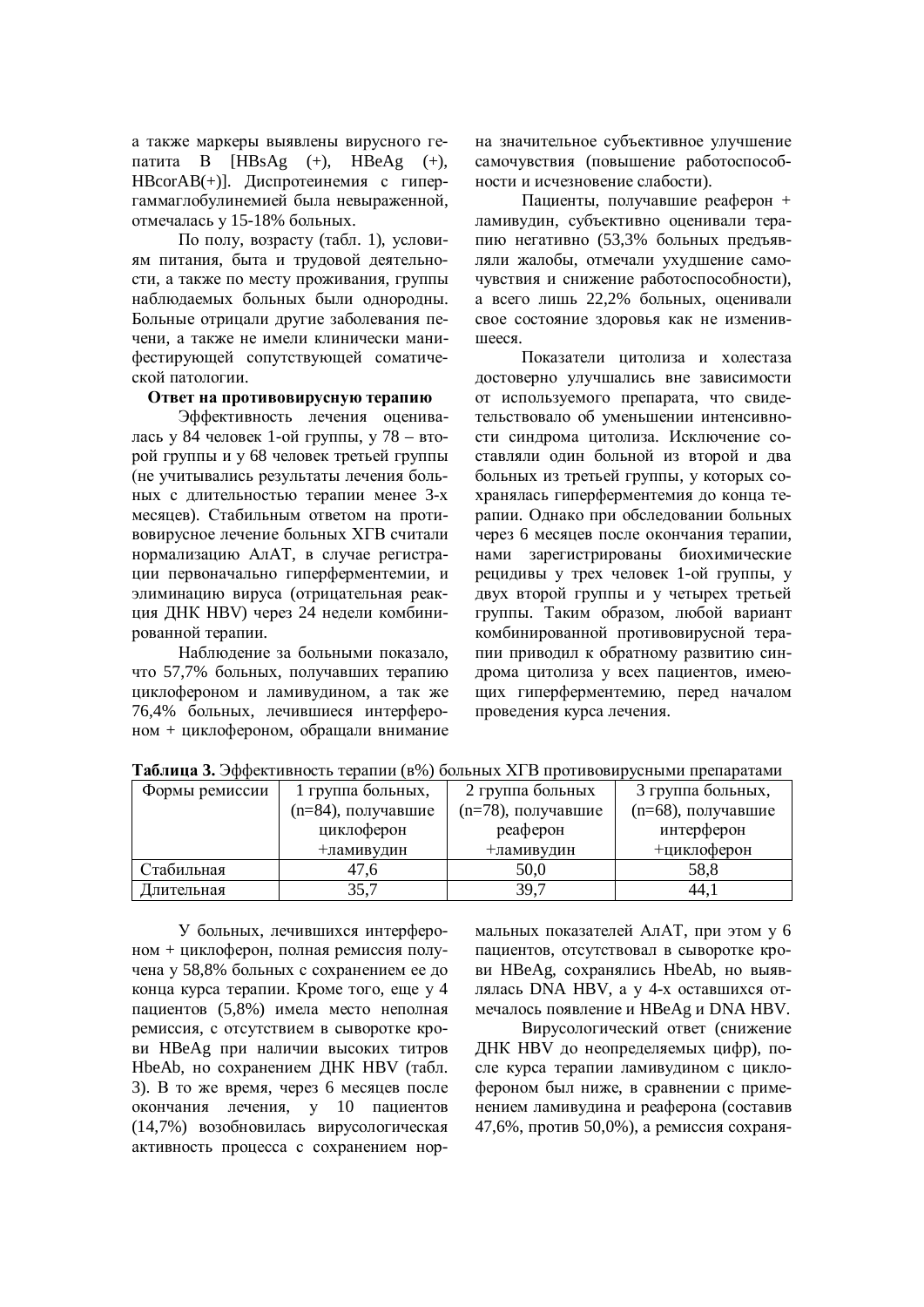дась длительно (соответственно у 35,7 и 39,7% больных).

Используемые нами противовирусные препараты оказывали выраженное действие и на наступление сероконверсии (табл. 4). Так, элиминация НВеАg с появлением анти-HBeAb выявлялась у 57,1% больных, получавших циклоферон и ламивудин, у 64,1% пациентов, лечившихся интерфероном с ламивудином и у 66,1% больных, в терапию которых включен интерферон с циклофероном.

За время наблюдения (в течение 24 недель после окончания терапии) частота стойкого ответа, с сохранением нормального уровня трансаминаз, отсутствием HBeAg, DNA HBV и появлением HBeAb у наблюдаемых нами больных (1-й, 2-ой и 3ей групп) составила, соответственно, 35,7%, 39,7% и 44,1%. При альтернативной комбинации препаратов интерферона с циклофероном эффективность терапии, у пациентов не ответивших на монотерапию ламивудином, несколько превосходила комбинированную терапии с ламивулином

Переносимость и безопасность терапии

Больные XГ В удовлетворительно переносили терапию. Нежелательные реакции оценивались у всех больных, включенных в исследование. По медицинским показаниям лечение было прекращено у трех человек 1-ой группы (из-за обострений сопутствующей патологии гастродуоденальной системы), у восьми человек 2ой группы (у 2-х из-за выявленного аутоиммунного тиреоидита, у 3- х из-за цитопенического синдрома и у 3 х человек - изза наступления депрессии). Кроме того, четверо больных второй группы самостоятельно прекратили лечение раньше срока (из-за выраженного снижения массы тела (1 человек) и наступившего выпадения волос (3 человека)).

Таблица 4. Регистрация сероконверсии в% (HBeAg на анти-Hbe Ab) у больных, получавших противовирусную терапию

| Установление      | 1 группа больных   | 2 группа больных   | 3 группа больных   |
|-------------------|--------------------|--------------------|--------------------|
| ремиссии          | (n=84), получавших | (n=78), получавших | (n=68), получавших |
|                   | циклоферон         | реаферон           | циклоферон         |
|                   | +ламивудин         | +ламивудин         |                    |
| Через 3 месяца от | 36,9               | 43,5               | 50,0               |
| начала лечения    |                    |                    |                    |
| Через 6 месяцев   | 39,2               | 41,0               | 45,5               |
| после окончания   |                    |                    |                    |
| лечения           |                    |                    |                    |

В третьей группе больных, несмотря на хорошую переносимость инъекций интерферона в комбинации с циклофероном, 12 пациентов отказались продолжать курс лечения ло ее окончания.

Таким образом, лечение закончило 84 человека в 1-ой группе, 78 пациентов второй и 68 больных третьей группы.

Больные 3 группы, получавшие интерферон с циклофероном, хорошо переносили терапию, нежелательные реакции (табл. 5) на фоне лечения регистрировались в 13,75% случаев (у 2 больных экзантема на второй неделе применения препарата, у 4-х пациентов обострение нейродермита и у одного больного обострение хронического эрозивного гастрита, а у 5 человек наблюдалось выпадение волос). Несмотря на незначительные побочные эффекты от терапии 68 больных провели курс лечения полностью, а 12 человек не закончили его. Больные 2-ой и 3-ей групп наблюдения переносили лечение несколько хуже, побочные реакции регистрировались чаше, чем у больных третьей группы, но они были умеренно выражены и обратимы (табл. 5).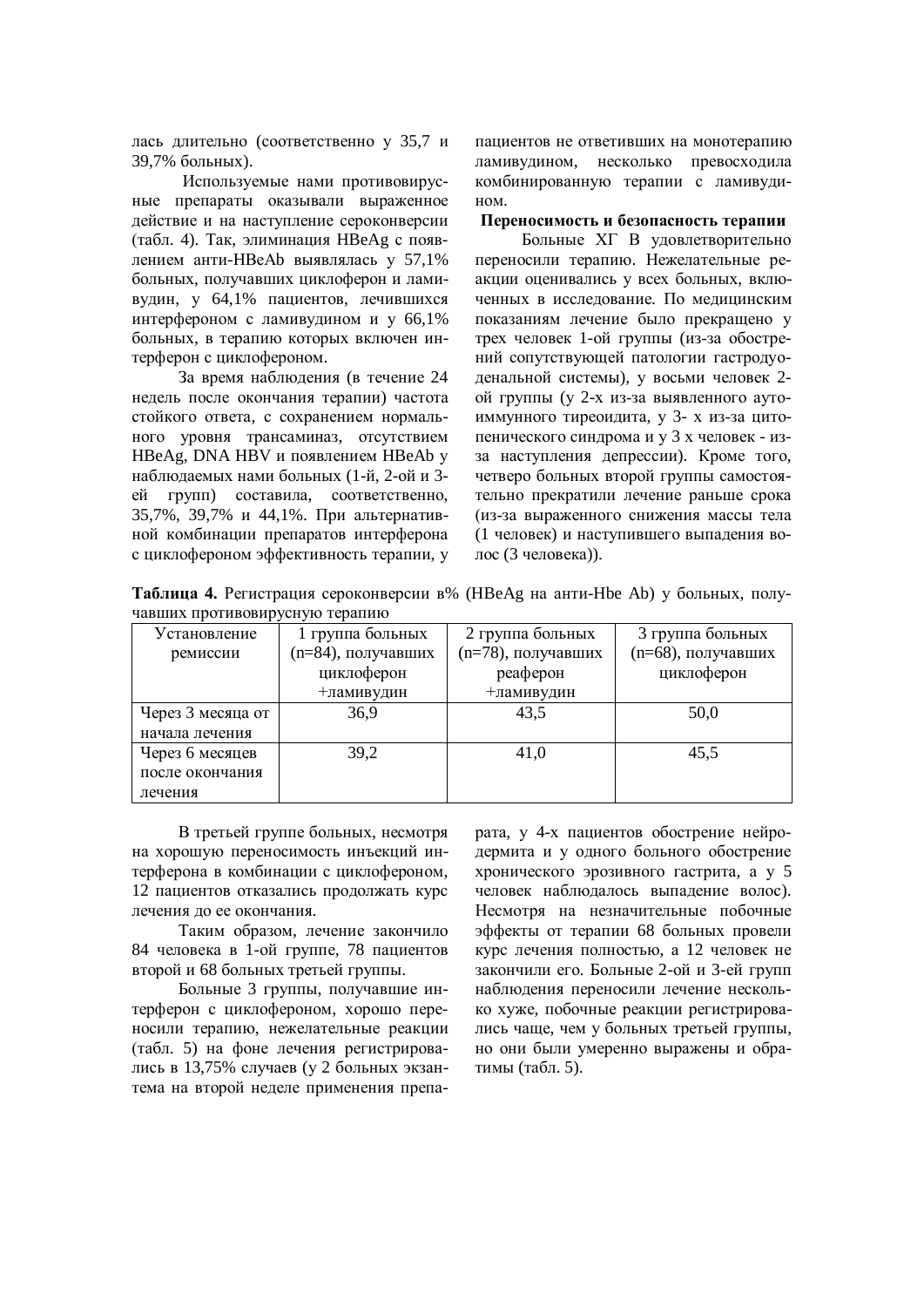| Выявленные побочные       | 1-я группа   | 2 -ая группа боль- | $3 - a$ группа |
|---------------------------|--------------|--------------------|----------------|
| эффекты / частота выявле- | больных, по- | ных, получавших    | больных, полу- |
| ния в %                   | лучавших     | реаферон           | чавших         |
|                           | циклоферон   | +ламивудин         | циклоферон     |
|                           | +ламивудин   | $n=78$             | +интерферон    |
|                           | $n = 84$     |                    | $n=68$         |
| Гриппоподобный синдром    |              | 71,1               |                |
| Артралгии                 | 0            | 60,0               | $\Omega$       |
| Миалгии                   | 0            | 57,7               |                |
| Обострение хронического   | 3,33         | 5,6                |                |
| панкреатита               |              |                    |                |
| Депрессия                 | 0            | 34,4               | 0              |
| Снижение либидо           | 0            | 30,0               |                |
| Выпадение волос           | 0            | 34,4               | 6,25           |
| Цитопенический синдром    | 0            | 14,4               | $\theta$       |
| Снижение веса             | O            | 34,4               |                |
| Кожные высыпания          | 3,3          | 3,3                | 7,5            |

Таблица 5. Побочные эффекты противовирусной терапии

Гриппоподобные явления в виде слабости, усталости, повышения температуры, головокружения, головных и/или суставных болей отмечались, у 71,1% больных, назначение симптоматических корригирующих препаратов позволило купировать эту симптоматику.

У 80% больных 2-ой группы отмечалась выраженная гриппоподобная реакция на первые 3-5 инъекции реаферона, однако назначение нестероидных противовоспалительных препаратов позволило купировать эти явления, температура снижалась, самочувствие улучшалось. Лишь у одного пациента пришлось снизить дозу интерферона - α на две недели с последующим возвращением к первоначальной дозе после прекращения побочных эффектов. У 52 (57,7%) больных второй группы, через 3 месяца применения противовирусной терапии, появлялись нарушения со стороны психо-эмоциональной сферы. Чаще встречалась аффективная возбудимость на минимальные раздражители у 47,1% больных, плохой сон и снижение массы тела у 34,4% больных, а так же чувство тревоги в 30,0% случаев, не требующее назначения антидепрессантов. В то же время, у 35,0% больных, лечившихся реафероном и ламивудином, выявлена депрессия, потребовавшая назначение антидепрессантов.

Нейтропения (менее 0,75  $10^9$ /л) отмечалась у одного пациента 2-ой группы, назначение адекватной терапии с временным снижением доз интерферона до 3 млн. МЕ дало возможность избежать отмены препарата и нормализовать показатели крови. У пяти больных 2-ой группы имело место преходящее снижение числа нейтрофилов и тромбоцитов, у трех из них пришлось отменить терапию.

Снижение уровня гемоглобина менее 100 г/л наблюдалось у 5 из 2-ой группы, использование препаратов железа позволило контролировать это нежелательное явление.

Уровень тиреотропного гормона на фоне лечения, повышался у 9 больных 2ой группы (10,0%), у 2 пациентов выявлен аутоиммунный тиреоидит, потребовавший отмены терапии.

Среди других побочных эффектов следует остановиться на выпадении волос у 34,4% больных, получавших реаферон с ламивудином. Это особо беспокоило женщин, часть из них отказались от терапии, несмотря на убеждение врачей продолжать лечение. Этот симптом частично купировался применением шампуней с цинком.

### Обсуждение результатов

Эффективность комбинированной терапии с применением интерферона циклоферона у больных XГВ, не ответивших ранее на монотерапию ламивудином, по-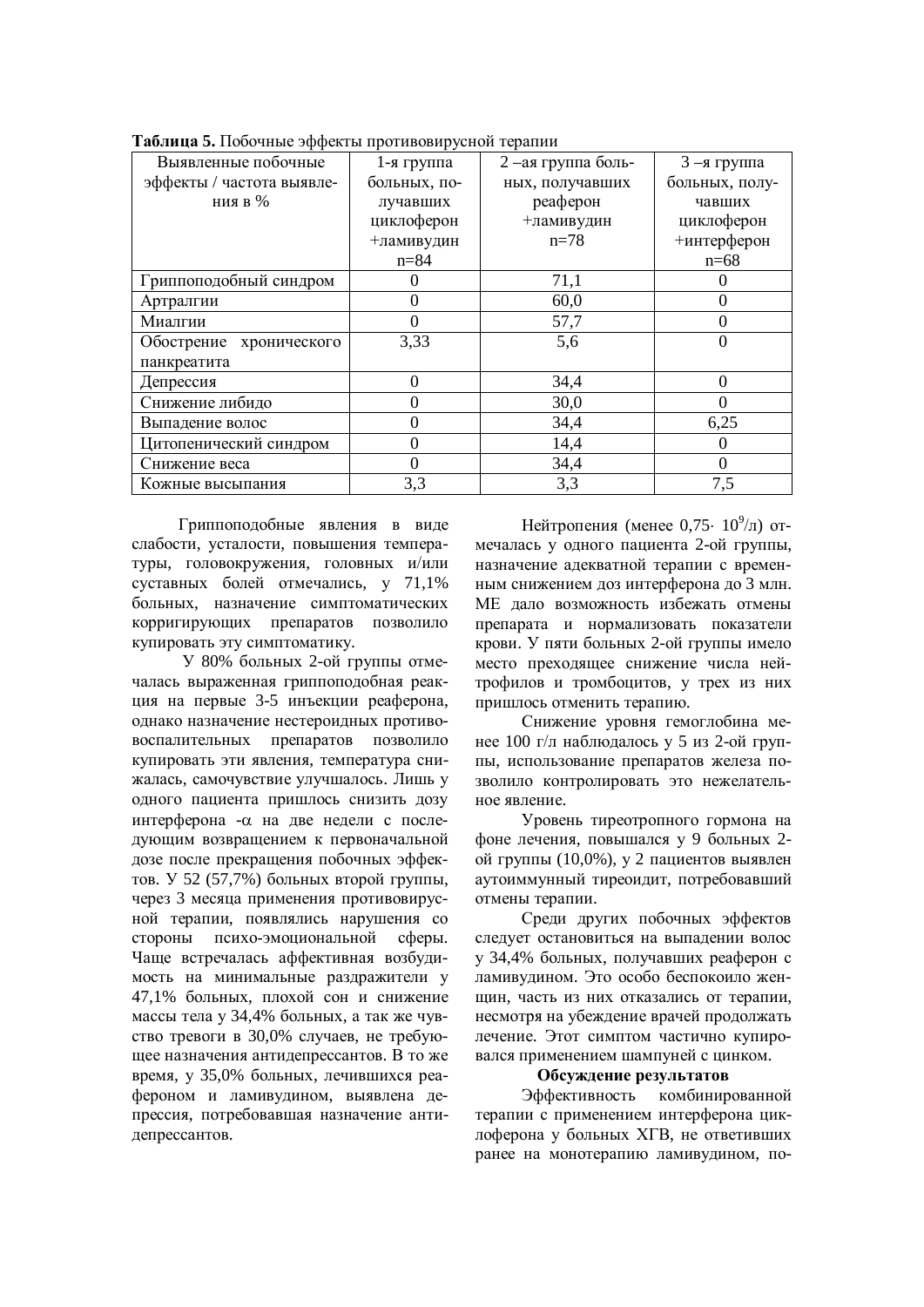зволяет добиться ремиссии у 58,8% больных, указывая на высокий фармакотерапевтический эффект, однако устойчивый биохимический и вирусологический ответ, сохраняется лишь у 44.1% больных. При применении же циклоферона и ламивудина, полная стабильная ремиссия (биохимическая и вирусологическая) была достаточно высокой и наблюдалась в 47,6% случаев, что сопоставимо с применением реаферона и ламивудина, но применение указанных препаратов у 44,4% больных сопровождалось нежелательными реакциями на фоне лечения (головные боли, головокружение и артралгии, депрессивный синдром). В этой группе двенадцать больных не закончили лечение полностью. четверо из них самостоятельно. без мелицинских показаний из-за выраженного снижения массы тела (1 человек) и выпадения волос (3 человека).

Проводимая противовирусная терапия оказывала выраженное действие и на частоту наступления сероконверсии. Элиминация НВеАg и появление анти-НВеАЬ регистрировалась в наблюдаемых нами группах больных в 57,1-66,2% случаев, самая высокая у больных, получавших терапию циклофероном и интерфероном.

Необходимо обратить внимание, что у больных, не ответивших ранее на монотерапию ламивудином, и получавших позже различные препараты, мутантные штаммы не возникали, а эффективность терапии, за счет этого, возрастала до 35,7 -44,1%.

Таким образом, применение комбинированной терапии для лечения больных XГ В, в частности, ламивудина не только с интерфероном -α, но и с индуктором интерферона циклофероном можно рассматривать как перспективное направление в гепатологии.

### **Выволы**

1. Установлена эффективность терапии больных с ХГВ с использованием циклоферона+ламивудина, реаферона+ламивудина, интерферона с циклофероном, у пациентов резистентных к монотерапии ламивудином.

2. Полная стойкая ремиссия (со снижением ДНК ВГВ до неопределяемых цифр и сохранением нормализации АЛаТ в течение 6 месяцев после окончания лечения) установлена при применении αинтерферона + циклоферон у 44,1% больных; с применением препарата циклоферон + ламивудин у 35,7% пациентов, а назначение α-интерферона с ламивудином, обеспечило ремиссию 39,7% больным.

3. Наилучшая переносимость терапии установлена при применении больными сочетаний циклоферона с ламивудином и циклоферона с интерфероном.

# СПИСОК ЛИТЕРАТУРЫ:

1. Asselah T., Castelnau C., Marcellin P. Treatment of chronic hepatitis B. // Presse Med.-Vol.35.-Pt.2-N2.-P.327-334.

2. Cooksley WG. Treatment with interferons (including pegylated interferons) in patients with hepatitis B.// Semin Liver Dis. - 2004.-Vol.24.- Suppl 1.-P.45-53.

3. Cooksley WG. Treatment of hepatitis B with interferon and combination therapy. //Clin. Liver Dis.-2004.-Vol.8.-N2.-P.353- 370.

4. Danalioglu A, Kaymakoglu S, Cakaloglu Y, Demir K, Karaca V. Efficacy of alpha interferon therapy for lamivudine resistance in chronic hepatitis B. // Int. J Clin. Pract. 2004.-Vol.58.-N7.-P.659-61.

5. Farell G.C., Teoh N.C. Management of chronic hepatitis B virus infection: a new era of disease control. // Int. Med. J.- 2006.-Vol.36.-N2.-P.100-113.

6. Foldes I., David K., Horvath G. et al. Thyroid dysfunctions in patients with viral hepatitis treated with interferon-alpha. // Orv. Hetil.- 2004.- Vol.145.-N.23.-P.1211-1216.

7. Gaia S, Marzano A, Smedile A, Four years of treatment with lamivudine: clinical and virological evaluations in HBe antigen-negative chronic hepatitis B. //Aliment Pharmacol. Ther. - 2004. - Vol.20.-N3.- P.281-287.

8. Genel F., Unai F., Ozgenc F. et al. Decreased ratio of CD4/CD8 lympocytes might be predictive for successful interferon alpha and lamivudine combined therapy in childhood chronic hepatitis B infection // J. Gastroenterol. Hepatol.-2003.-Vol.18.-N6.- P.654-650.

9. Hirayama C., Suzuki H., Ito M. et al. Propagermanium: a nonspecific immune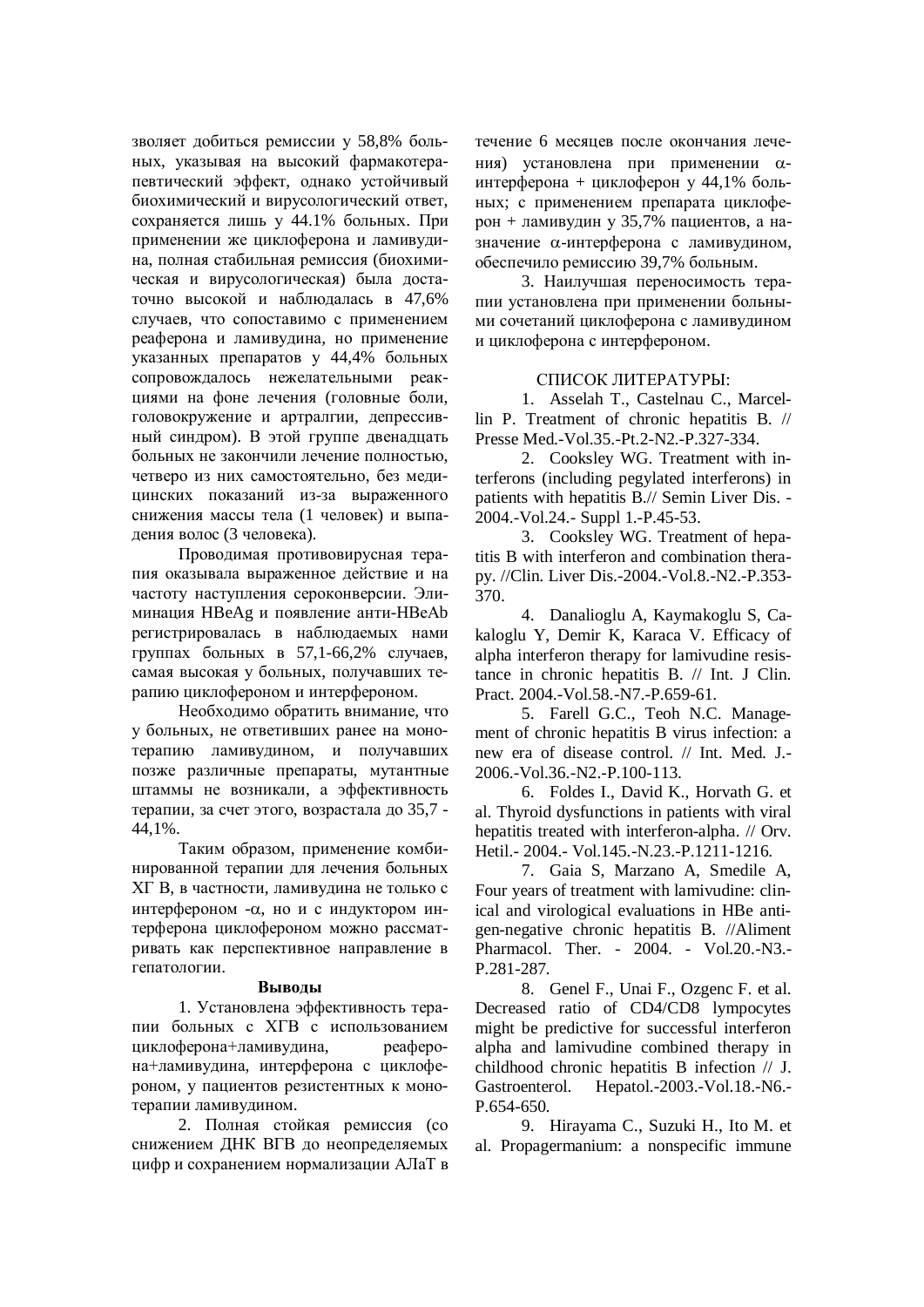modulator for chronic hepatitis B. // J. Gastroenterol.-2003.-Vol.38.-N6.-P.525-532.

10. Ide T., Kumashiro R., Kuwahara R., Koga H. Hepatitis B study group. Clinical course of patients with chronic hepatitis B with viral breakthrough during long-term lamivudine treatment.// J. Gastroenterol.-2005.- Vol.40.-N6.-P.625-630.

11. Jang MK, Chung YH, Choi MH. Combination of alpha-interferon with lamivudine reduces viral breakthrough during longterm therapy.// J. Gastroenterol. Hepatol-. 2004 Vol.19.-N12.-P.1363-1368.

12. Kaygusuz I., Ozturk Kaygusuz T., Ozturk A., Effects of interferon-alpha2b on hearing. // Int. J. Audiol. - 2004.-43.-N8.- P.438-441.

13. Kiyosawa K., Tanaka E. Strategy for lamivudine-resistant YMDD mutantassociated chronic hepatitis B. // J Gastroenterol. - 2001.-Vol.36.-N2.-P.139-141.

14. Lau G.K., Piratvisuth T., Luo T.H., et al. Peginterferon alfa-2a, lamivudine, and combination for HBEag-positive chronic hepatitis B. // N. Engl. J. Med.-2005.-Vol.352.- N26.-P.2682-2695.

15. Liaw Y.F, Chien R.N, Yeh C.T. No benefit to continue lamivudine therapy after emergence of YMDD mutations.// Antivir Ther.- 2004.-Vol.9.-N2.-P.257-262.

16. Liaw Y.F. Thymalfasin (thymasinalpha1) therapy in patients with chronic hepatitis B. // J. Gastroenterol. Hepatol.-2004.- Vol.19.-N12.-P.73-75

17. Marcellin P., Boyer N., Asselah T. Medical therapy of patients affected by HBe-Ag-negative chronic hepatitis B. // Minerva Gastroenterol. Dietol.-2006.-Vol.52.-N1.- P.23-38.

18. Milkiwitz P., Yim C., Pache I. et al. Diffuse skin reaction in patien with hepatitis B, treated with two different formulations of pegylated interferon. // Can. J. Gastroenterol.-2005.-Vol.19.-N11.-P.677-678.

19. Norder H, Courouce AM, Coursaget P. et al. Genetic diversity of hepatitis B virus strains derived worldwide: genotypes, subgenotypes, and HBsAg subtypes. // Intervirology.- 2004.-Vol.47.-N6.-P.289-309.

20. Ohata K, Hamasaki K, Toriyama K, et al. High viral load is a risk factor for hepatocellular carcinoma in patients with chronic hepatitis B virus infection. // J. Gastroenterol. Hepatol.-2004.-Vol.6.-P.670-675.

21. Oruu M., Baita A., Sitza R. et al. Interferon alpha induced psychiatric side effects in patients with chronic viral hepatitis: prospective, observational, controlled study. // Epid. Psychiatr Soc.-2005.-Vol.14.-N3.- P.145-153.

22. Seo Y, Yoon S, Hamano K, et al. Response to interferon-alpha in chronic hepatitis B with and without precore mutant strain detected by mutation site-specific assay. // J. Clin. Gastroenterol.-2004.-Vol.38.-N5.- P.460-464.

23. Sherman M. Personal view: the management of chronic hepatitis B infection. // Aliment. Pharmacil. Ther.-2006.-Vol.23.- N7.-P.857-869.

24. Sokolova TM, Uryvaev LV, Tazulakhova EB, Ershov FI, Malyshenkova IK, Didkovskii NA. Individual changes of gene expression in the interferon system in human blood cells due to amixin and cycloferon // Vopr Virusol.-2005.-Vol.50.-N2.-P.32-36.

25. Someya T, Suzuki Y, Arase Y. Interferon therapy for flare-up of hepatitis B virus infection after emergence of lamivudine-induced YMDD motif mutant. // J. Gastroenterol. -2001.-Vol.36.-N2.-P.133- 136.

26. Tazulakhova E.B., Parshina O.V., Guseva T.S., Ershov F.I. Russian experience in screening, analysis, and clinical application of novel interferon inducers.// J. Interferon Cytokine Res. -2001.-Vol.-21.-N2.-P.65-73.

27. Wong S.N., Lok A.S. Update on viral hepatitis: 2005 //Curr. Opin. Gastroenterol.-2006.-Vol.22-N3.-P.241-247.

28. Yeh C.T., Chien R.N., Chu C.M. Clearance of the original hepatitis B virus YMDD-motif mutants with emergence of distinct lamivudine-resistant mutants during prolonged lamivudine therapy. // Hepatology.- 2000.-Vol.31.-N6.-P.1318-1326.

29. Zarubaev V.V., Slita A.V., Krivitskaya V.Z. et al. Direct antiviral effects of cycloferon (10-carboxymethyl-9-acridanone) against adenovirus type 6 // Antiviral Res.- 2003.-Vol.58.-N2.-P.131.-137.